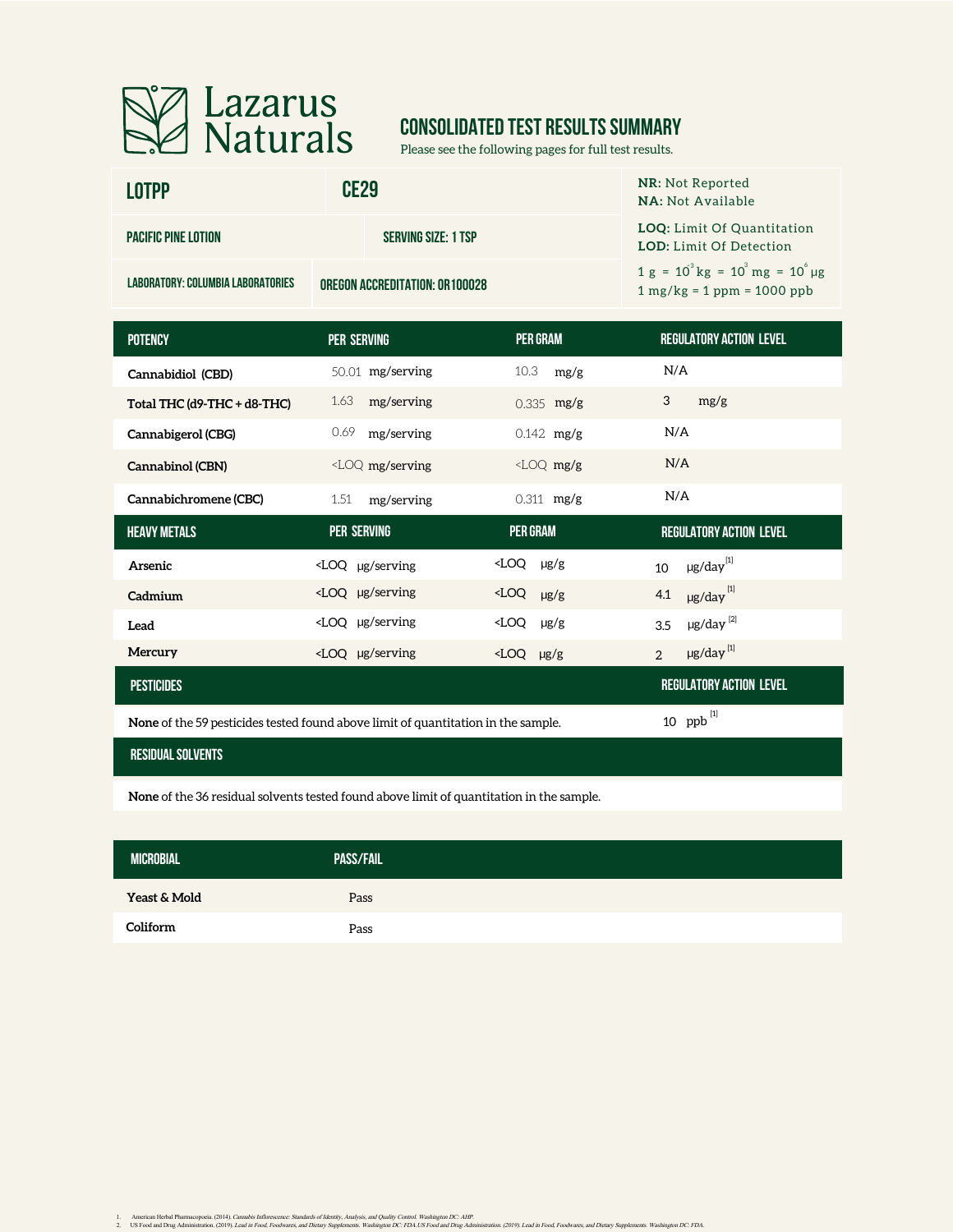



**Report Number: Report Date: ORELAP#:** 05/22/2020 OR100028 **Received:** 05/15/20 11:50 **Purchase Order:** 20-005022/D02.R01

**This is an amended version of report# 20-005022/D02.R00. Reason: Updated Product Identity.**

| <b>Customer:</b>         | Etz Hayim Holdings |
|--------------------------|--------------------|
| <b>Product identity:</b> | CE29-LOTPP         |
| <b>Client/Metrc ID:</b>  | FORM-0513-CE29     |
| Laboratory ID:           | 20-005022-0001     |

#### **Summary**

| Potency:              |               |        |              |               |                  |                                      |
|-----------------------|---------------|--------|--------------|---------------|------------------|--------------------------------------|
| Analyte per 1g        | <b>Result</b> | Limits | <b>Units</b> | <b>Status</b> | CBD-Total per 1g | $10.3 \,\mathrm{mg}/1g$              |
| CBC per 1g            | 0.311         |        | mg/1g        |               |                  |                                      |
| CBD per 1g            | 10.3          |        | mg/1g        |               | THC-Total per 1g | $0.335$ mg/1g                        |
| CBDV per 1g           | 0.0612        |        | mg/1g        |               |                  |                                      |
| CBG per 1g            | 0.142         |        | mg/1g        |               |                  | (Reported in milligrams per serving) |
| $\Delta$ 9-THC per 1q | 0.335         |        | mg/1g        |               |                  |                                      |

Page 1 of 7

Test results relate only to the parameters tested and to the samples as receive**d www.columbialaboratories.com**<br>In the understanding mention of DELAP and the Columbia Laboratory of the Mitter consent of this laboratory. Sa prior arrangements have been made.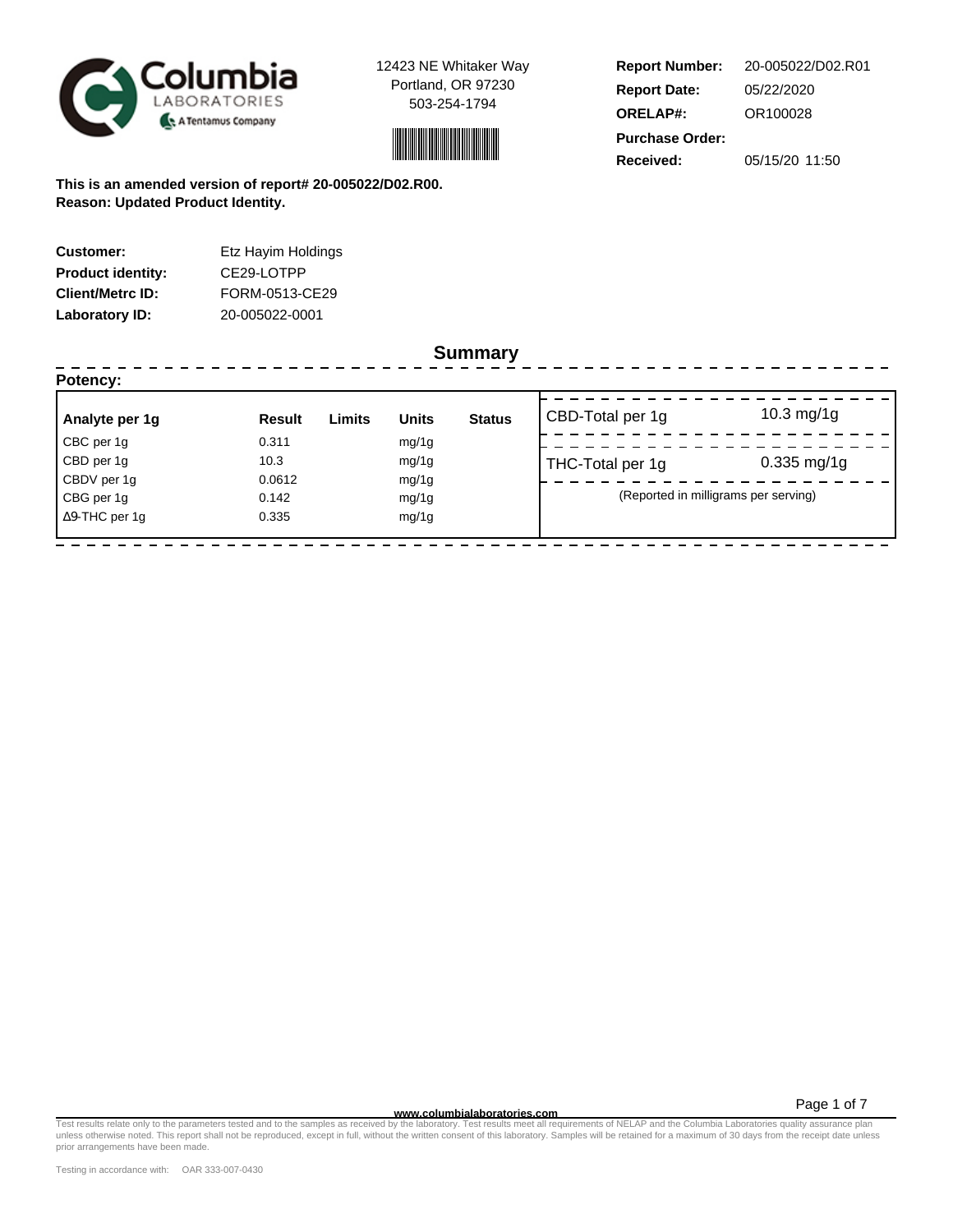



**Report Number: Report Date: ORELAP#:** 05/22/2020 OR100028 **Received:** 05/15/20 11:50 **Purchase Order:** 20-005022/D02.R01

**Customer:** Etz Hayim Holdings

| <b>Product identity:</b> | CE29-LOTPP     |
|--------------------------|----------------|
| <b>Client/Metrc ID:</b>  | FORM-0513-CE29 |
| <b>Sample Date:</b>      |                |
| Laboratory ID:           | 20-005022-0001 |
| <b>Relinquished by:</b>  | Michael Mackay |
| Temp:                    | 22.4 °C        |
|                          |                |

## **Sample Results**

| Potency per 1g                     | Method J AOAC 2015 V98-6 (mod) Batch: 2004231 |        |              |            | Analyze: 1/1/70 12:00:00 AM |
|------------------------------------|-----------------------------------------------|--------|--------------|------------|-----------------------------|
| Analyte                            | Result                                        | Limits | <b>Units</b> | <b>LOQ</b> | <b>Notes</b>                |
| CBC per 1g                         | 0.311                                         |        | mg/1g        | 0.0315     |                             |
| CBC-A per 1g                       | $<$ LOQ                                       |        | mg/1g        | 0.0315     |                             |
| CBC-Total per 1g                   | 0.311                                         |        | mg/1g        | 0.0592     |                             |
| CBD per 1q                         | 10.3                                          |        | mg/1g        | 0.315      |                             |
| CBD-A per 1g                       | $<$ LOQ                                       |        | mg/1g        | 0.0315     |                             |
| CBD-Total per 1g                   | 10.3                                          |        | mg/1g        | 0.343      |                             |
| CBDV per 1g                        | 0.0612                                        |        | mg/1g        | 0.0315     |                             |
| CBDV-A per 1g                      | $<$ LOQ                                       |        | mg/1g        | 0.0315     |                             |
| CBDV-Total per 1g                  | 0.0612                                        |        | mg/1g        | 0.0589     |                             |
| CBG per 1g                         | 0.142                                         |        | mg/1g        | 0.0315     |                             |
| CBG-A per 1g                       | $<$ LOQ                                       |        | mg/1g        | 0.0315     |                             |
| CBG-Total per 1g                   | 0.142                                         |        | mg/1g        | 0.0589     |                             |
| CBL per 1g                         | $<$ LOQ                                       |        | mg/1g        | 0.0315     |                             |
| CBN per 1g                         | $<$ LOQ                                       |        | mg/1g        | 0.0315     |                             |
| $\Delta$ 8-THC per 1g              | $<$ LOQ                                       |        | mg/1g        | 0.0315     |                             |
| $\Delta$ 9-THC per 1g              | 0.335                                         |        | mg/1g        | 0.0315     |                             |
| THC-A per 1g                       | $<$ LOQ                                       |        | mg/1g        | 0.0315     |                             |
| THC-Total per 1g                   | 0.335                                         |        | mg/1g        | 0.0592     |                             |
| THCV per 1g                        | $<$ LOQ                                       |        | mg/1g        | 0.0315     |                             |
| THCV-A per 1g                      | $<$ LOQ                                       |        | mg/1g        | 0.0315     |                             |
| THCV-Total per 1g                  | $<$ LOQ                                       |        | mg/1g        | 0.0592     |                             |
| Total Cannabinoids 1g <sup>t</sup> | 11.1                                          |        | mg/1g        |            |                             |

Page 2 of 7

Test results relate only to the parameters tested and to the samples as receive**d www.columbialaboratories.com**<br>The languar mequirements of NELAP and the Columbia Laboratory of the samples of NELAP and the Columbia Laborat prior arrangements have been made.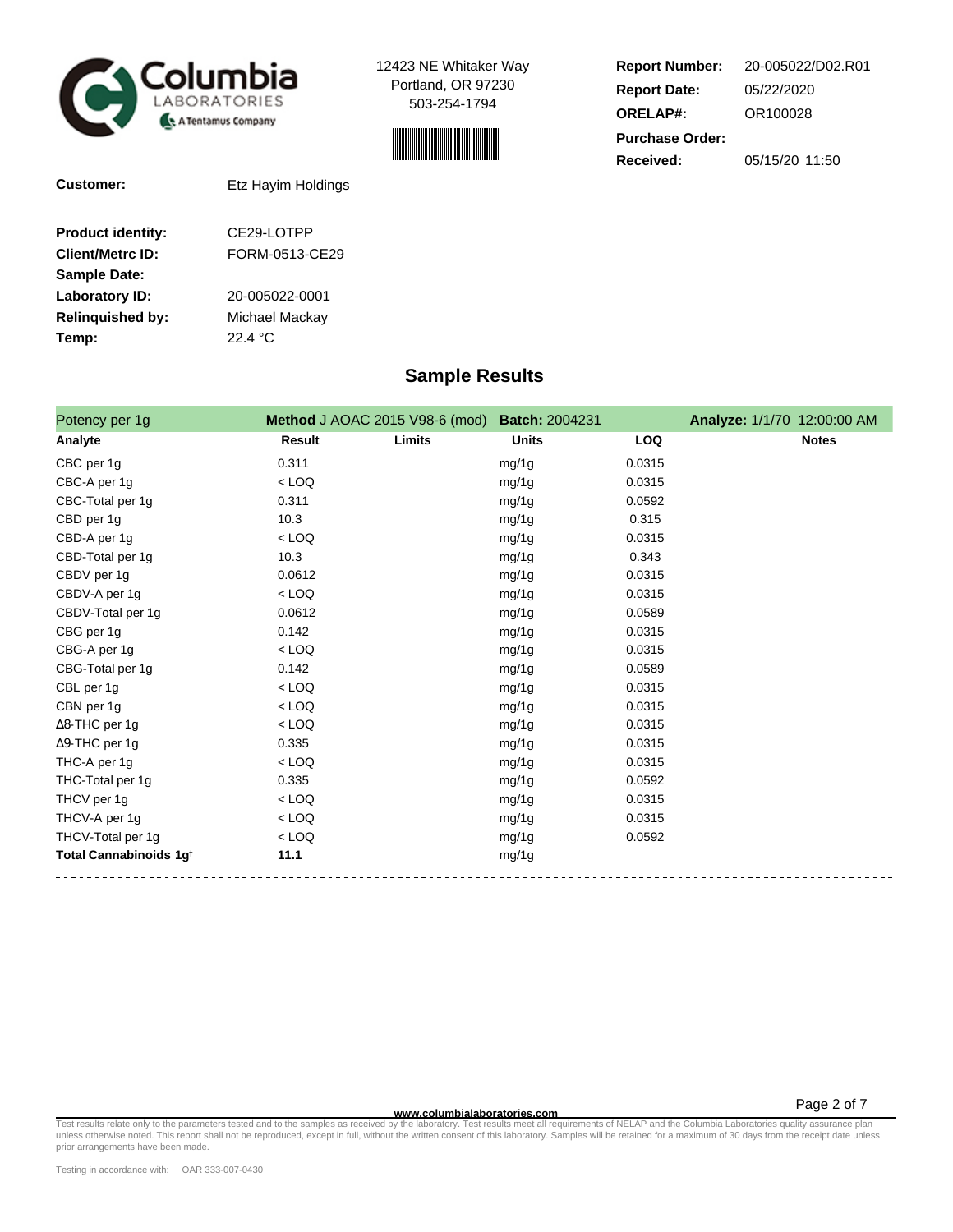



**Report Number: Report Date: ORELAP#:** 06/03/2020 OR100028 **Received:** 05/15/20 11:50 **Purchase Order:** 20-005022/D03.R00

| <b>Customer:</b>         | Etz Hayim Holdings |
|--------------------------|--------------------|
| <b>Product identity:</b> | CE29-LOTPP         |
| <b>Client/Metrc ID:</b>  | FORM-0513-CE29     |
| <b>Sample Date:</b>      |                    |
| Laboratory ID:           | 20-005022-0002     |
| <b>Relinguished by:</b>  | Michael Mackay     |
| Temp:                    | 22.4 °C            |

### **Sample Results**

| Microbiology            |         |        |       |     |         |          |                         |              |
|-------------------------|---------|--------|-------|-----|---------|----------|-------------------------|--------------|
| Analyte                 | Result  | ∟imits | Units | LOQ | Batch   | Analyze  | Method                  | <b>Notes</b> |
| E.coli                  | $<$ LOQ |        | cfu/g | 10  | 2004307 | 05/25/20 | AOAC 991.14 (Petrifilm) | X.           |
| <b>Total Coliforms</b>  | $<$ LOQ |        | cfu/g | 10  | 2004307 | 05/25/20 | AOAC 991.14 (Petrifilm) | X            |
| Mold (RAPID Petrifilm)  | $<$ LOQ |        | ctu/g | 10  | 2004308 | 05/25/20 | AOAC 2014.05 (RAPID)    | х            |
| Yeast (RAPID Petrifilm) | $<$ LOQ |        | cfu/g | 10  | 2004308 | 05/25/20 | AOAC 2014.05 (RAPID)    | х            |

| <b>Solvents</b>                | Method EPA5021A |                          |      |      |              | <b>Batch 2004344</b><br>Units $\mu$ g/g |  |         | <b>Analyze 05/26/20 11:30 AM</b> |      |      |  |
|--------------------------------|-----------------|--------------------------|------|------|--------------|-----------------------------------------|--|---------|----------------------------------|------|------|--|
| Analyte                        | Result          | <b>Limits LOQ Status</b> |      |      | <b>Notes</b> | Analyte                                 |  | Result  | <b>Limits LOQ Status Notes</b>   |      |      |  |
| 1.4-Dioxane                    | $<$ LOQ         | 380                      | 100  | pass |              | 2-Butanol                               |  | < LOQ   | 5000                             | 200  | pass |  |
| 2-Ethoxyethanol                | $<$ LOQ         | 160                      | 30.0 | pass |              | 2-Methylbutane                          |  | $<$ LOQ |                                  | 200  |      |  |
| 2-Methylpentane                | $<$ LOQ         |                          | 30.0 |      |              | 2-Propanol (IPA)                        |  | $<$ LOQ | 5000                             | 200  | pass |  |
| 2,2-Dimethylbutane             | $<$ LOQ         |                          | 30.0 |      |              | 2,2-Dimethylpropane                     |  | $<$ LOQ |                                  | 200  |      |  |
| 2,3-Dimethylbutane             | $<$ LOQ         |                          | 30.0 |      |              | 3-Methylpentane                         |  | $<$ LOQ |                                  | 30.0 |      |  |
| Acetone                        | $<$ LOQ         | 5000                     | 200  | pass |              | Acetonitrile                            |  | $<$ LOQ | 410                              | 100  | pass |  |
| Benzene                        | $<$ LOQ         | 2.00                     | 1.00 | pass |              | Butanes (sum)                           |  | $<$ LOQ | 5000                             | 400  | pass |  |
| Cyclohexane                    | $<$ LOQ         | 3880                     | 200  | pass |              | Ethanol <sup>t</sup>                    |  | $<$ LOQ |                                  | 200  |      |  |
| Ethyl acetate                  | $<$ LOQ         | 5000                     | 200  | pass |              | Ethyl benzene                           |  | < LOQ   |                                  | 200  |      |  |
| Ethyl ether                    | $<$ LOQ         | 5000                     | 200  | pass |              | Ethylene glycol                         |  | < LOQ   | 620                              | 200  | pass |  |
| Ethylene oxide                 | $<$ LOQ         | 50.0                     | 30.0 | pass |              | Hexanes (sum)                           |  | $<$ LOQ | 290                              | 150  | pass |  |
| Isopropyl acetate              | $<$ LOQ         | 5000                     | 200  | pass |              | Isopropylbenzene                        |  | < LOQ   | 70.0                             | 30.0 | pass |  |
| m,p-Xylene                     | $<$ LOQ         |                          | 200  |      |              | Methanol                                |  | < LOQ   | 3000                             | 200  | pass |  |
| Methylene chloride             | $<$ LOQ         | 600                      | 200  | pass |              | Methylpropane                           |  | $<$ LOQ |                                  | 200  |      |  |
| n-Butane                       | $<$ LOQ         |                          | 200  |      |              | n-Heptane                               |  | $<$ LOQ | 5000                             | 200  | pass |  |
| n-Hexane                       | $<$ LOQ         |                          | 30.0 |      |              | n-Pentane                               |  | $<$ LOQ |                                  | 200  |      |  |
| o-Xylene                       | $<$ LOQ         |                          | 200  |      |              | Pentanes (sum)                          |  | < LOQ   | 5000                             | 600  | pass |  |
| Propane                        | $<$ LOQ         | 5000                     | 200  | pass |              | Tetrahydrofuran                         |  | $<$ LOQ | 720                              | 100  | pass |  |
| Toluene                        | $<$ LOQ         | 890                      | 100  | pass |              | <b>Total Xylenes</b>                    |  | $<$ LOQ |                                  | 400  |      |  |
| <b>Total Xylenes and Ethyl</b> | $<$ LOQ         | 2170                     | 600  | pass |              |                                         |  |         |                                  |      |      |  |

Test results relate only to the parameters tested and to the samples as receive**d www.columbialaboratories.com**<br>The languar mequirements of NELAP and the Columbia Laboratory of the samples of NELAP and the Columbia Laborat prior arrangements have been made.